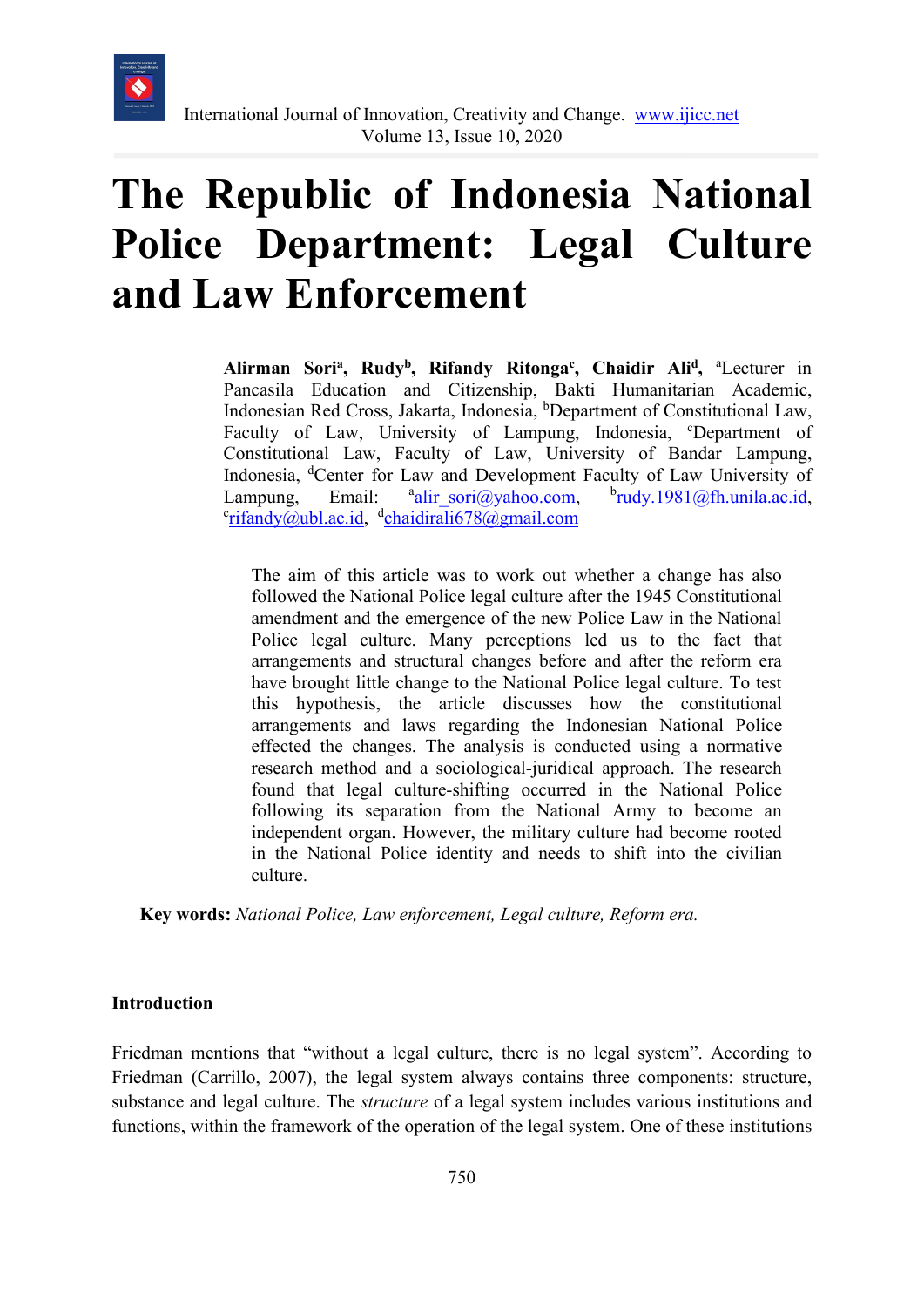

is the court. The element of *substance* includes everything that results from the state organ, namely legal norms in the form of laws and regulations, and judges' verdicts.

Friedman further states that if they pondered a little, people would admit that the elements of the legal system were not only composed of structure and substance. A third element is still needed for the operation of the legal system: legal culture (Friedman, 2017; Cotterrell, 2017). Legal culture includes people's perceptions of the law or the values they recognize that determine the operation of the legal system. These values will influence both positive and negative behaviours related to the law so that legal culture is an embodiment of community perceptions and social forces that determine how the law is used, avoided or abused (Friedman, 2019). Every community, every region and every group has a legal culture and perceptions of the law that are not always the same as one another.

In other words, people's ideas, perceptions, and attitudes towards the law are influenced by subcultural factors such as ethnicity, age, gender, socio-economic status, nationality, occupation and income, position and interests, environment and religion (Friedman, 2019). As a form of thought in society, legal culture will change according to changes in social attitudes, views and values as they are lived by community members. An understanding of the legal culture will therefore be determined by the community structure and the process of change and development that occurs in it (Simon, 1999).

Sociologists view the law as a cultural product. Law is an inanimate object, which is meaningless if it is not made with an awareness of its sincerity and the urgency of its action. The law is only a joke if the person who made it is the lawbreaker, and the one who is implementing it is a lawless nation. Friedman has an amusing anecdote about this: "Without legal culture, the legal system is inert – a dead fish lying in a basketball, not a living fish swimming in its sea" (Friedman & Hayden, 2017).

The law in this country is undoubtedly helpless, like a dead fish, if it is not supported by the legal culture of our nation. Friedman's writings about elements of the legal system are often a standard reference for measuring law enforcement in a country. There is no doubt about the three main elements of the Friedman-style legal system, which are daily consumption for law students. Structure – namely the institutional structure – and substance – which is nothing but the laws and regulations themselves – are topics that are more familiar to jurists than the last element, legal culture. The importance of legal culture in forming a legal system is sometimes forgotten, even though, according to Friedman, culture determines "how the law is used, avoided, or abused" (Friedman & Hayden, 2017).

In line with Friedman's thoughts, Soerjono Soekanto emphasises these three components as factors that influence law enforcement. They encompass the law itself, law enforcement,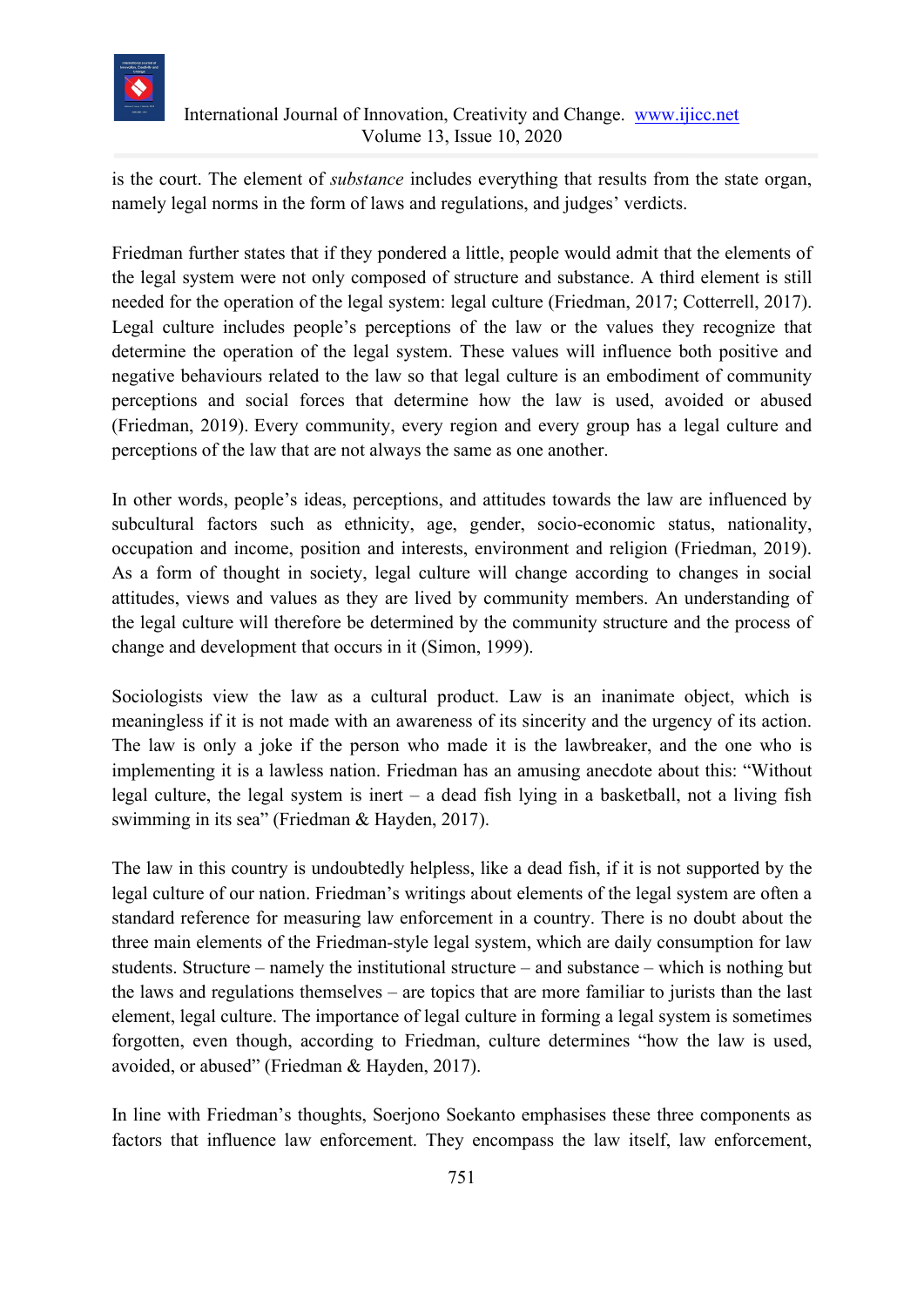

facilities, society and culture. Society and culture constitute a single element in the legal culture, which has a significant influence in the operation of the legal system (Zulfadli et al., 2016). To clarify, Magen (2015) argues that culture and legal awareness are the only binding source and power of law.

#### **Legal Substance Amendment of the Indonesian Police Regulations**

The Preamble of the 1945 Constitution states that the purpose of the Indonesian state is to "protect the whole people of Indonesia and the entire homeland of Indonesia, and in order to advance general prosperity, to develop the nation's intellectual life, so ad to realize social justice for all the people of Indonesia". The purpose of the Indonesian state became the basis for the governance and development direction conducted by the Government of the Republic of Indonesia.

Further constitutional provisions governing defence and security as stipulated in Article 30 of the 1945 Constitution (the result of the second amendment, which is in Chapter XII on National Defense and Security, which regulates changes in the duties, functions, and roles of the Indonesian National Police and the institutional separation of the Army and the Indonesian National Police in accordance with their respective roles and functions). Article 30 Chapter XII of the 1945 Constitution stipulates that:

- 1. Each citizen has the right and the duty to participate in the defence and security of the state.
- 2. The defence and security of the state undertaken through a defence and security system that encompasses the entire population with the Indonesian National Army and the Indonesian National Police as the main power, and the population as the supporting power.
- 3. The Indonesian National Army comprises the land forces, the navy and the air force as the state's instruments to defend, protect and maintain the state's integrity and sovereignty.
- 4. The Indonesia National Police is the state's instrument to safeguard security along with law and order among the population and has the duty to protect, shield and serve the population, as well as to uphold the law.
- 5. The structure and the authority of Indonesian National Army, the Indonesia National Police, the relations as to the authorities of each other in exercising their duties, the conditions under which the citizen can partake in the state's defence and security, as well as other aspects regarding defence and security are to be regulated by law.

Amendments to the 1945 Constitution regarding defence and security arrangements as a duty of the state are seen in terms of legal sociology, as they have occurred due to social changes.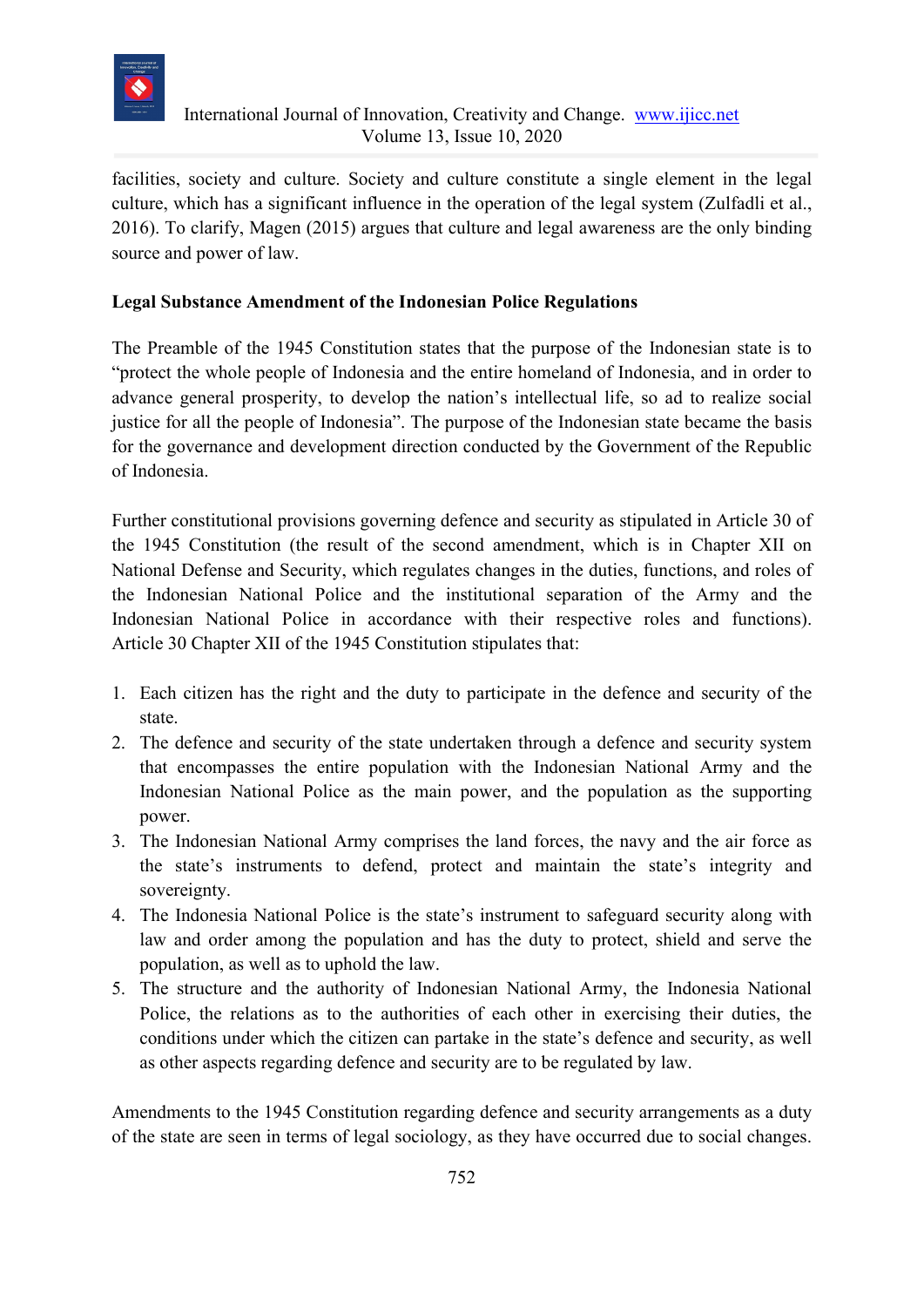

## International Journal of Innovation, Creativity and Change. [www.ijicc.net](http://www.ijicc.net/) Volume 13, Issue 10, 2020

The growth and development of society always bring growth and development, in all aspects of life. New discoveries in the field of science and technology will directly influence the outlook of human beings, which can ultimately change how human life is lived. These changes always result in the emergence of new interests for survival, requiring protection against disturbances that may come from fellow human beings. This protection is given by the state in the form of legal regulations (Muradi, 2017, 2014).

With the progress of the community, there will be a change in demand for protection of the interests of community members. After the reform era in 1998, the demand for change continued to grow, touching even on things previously considered taboo. This included reforms within the Indonesia National Army Police body. The demand for protection is directed to the government, leading to a public requirement for the separation of the National Police from the National Army. As an institution, the National Police has separated itself from the National Army, based on Presidential Instruction Number 2 of 1999 regarding Policy Steps in the Context of Separation of the Indonesian National Police from the National Army, providing a formal foundation for reformation in the Indonesian National Police organisation.

In 2000, Presidential Decree Number 89 was issued regarding the position of the National Police, which was directly under the President and then confirmed by the issuance of TAP MPR Number IV/MPR/2000 regarding the separation of the Indonesian National Army from the National Police and TAP MPR Number VII/MPR/2000 regarding the role of the National Army and the National Police. The aforementioned formal grounds provide the background to the drafting of Law No. 2 of 2002 regarding the Indonesian National Police (Kelana, 2002).

The implementation of these tasks, as well as the participation of the National Police that had been prepared and determined in Law Number 2 of 2002 concerning the Indonesian National Police have determined the position of the National Police as a state instrument in accordance with the TAP MPR Number: VII/MPR/2000 regarding the Indonesian National Police, which mentions that in the life of the community, security forces are required to provide protection and law enforcement by means of the National Police of the Republic of Indonesia. Therefore, the National Police is a state tool that operates through state power in the field of preventive and repressive acts in the criminal justice system framework. The National Police is also a state tool that maintains domestic security.

Since separating from the National Army in 1999, the face of the National Police has changed from a military-based institution to a civil-based institution. This paradigm shift has not only given the National Police a softer image, and the appearance of being friendly with the public, but also emphasised the National Police as a state tool that functions as a keeper of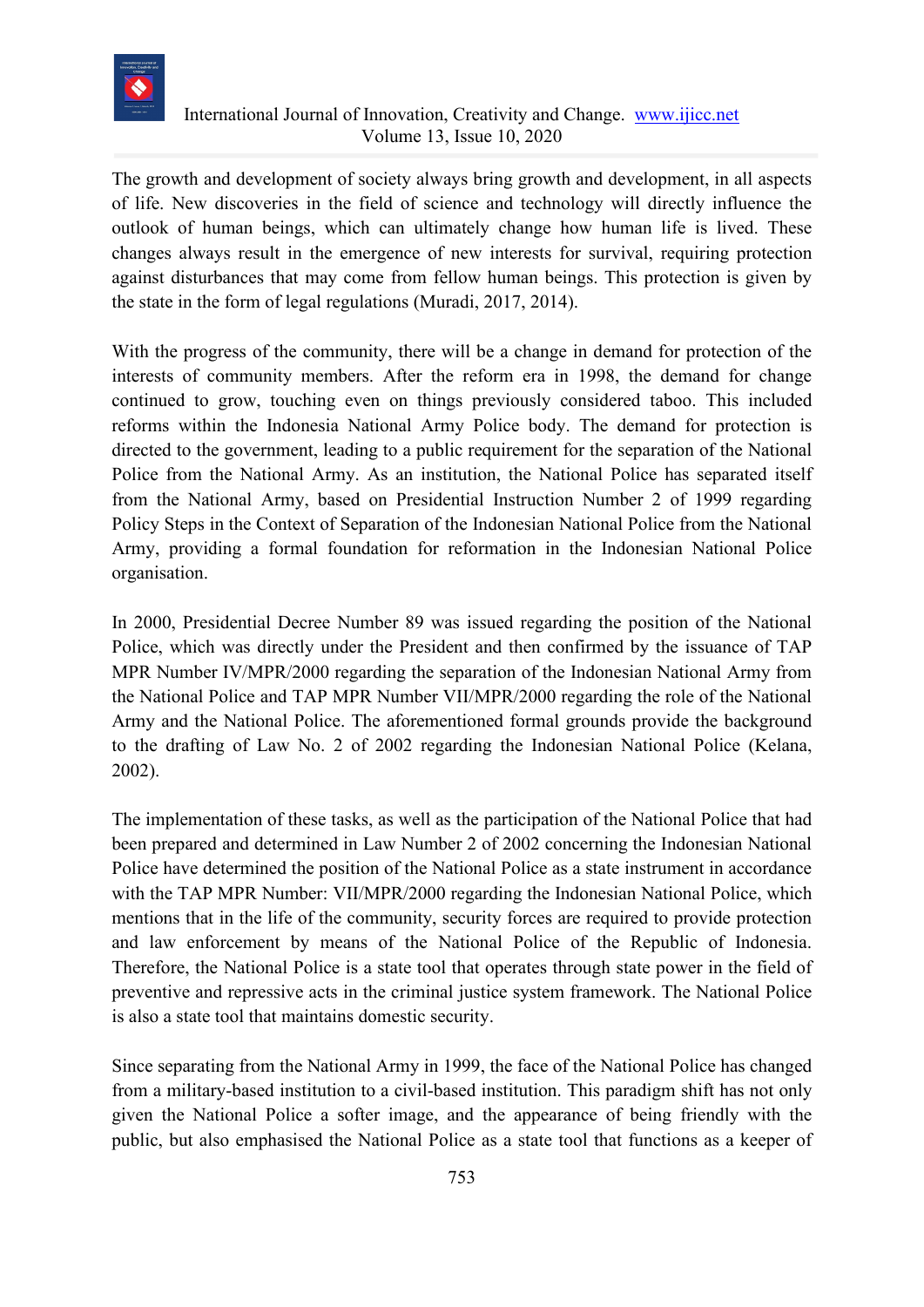

security and public order, as well as upholding the rule of law based on the protection of the civil rights of citizens.

Related to the sense of community justice, respondents to a popular consultation conducted by *Daily Kompas* considered that the steps taken by the National Police reflected their alignments with certain interests. This was the view of 56.3 per cent of respondents, who considered the actions of the National Police to be more concerned with the interests of the authorities than the interests of the community, but also the independence of the National Police institution itself (Kompas, 2009). The public was hoping for a change in the structure of the National Police followed by changes in culture or (legal) culture among the police.

### **Changing the Police Paradigm from Military to Civil Requires Law Awareness**

The existence and function of the National Police in the community are a product of community interest in ensuring security and protection from crime, so that productive activities can be undertaken without any harmful interference affecting the welfare of citizens and the sustainability of their communities. The National Police is a state tool that was established to prevent and fight crime. The main function of the National Police is to prevent the occurrence of crime, as well as to maintain social order so life in society is civilised (Suparlan, 2004). In the life of a civil society characterised by democracy and the rule of law, the police must be able to provide security, order and protection of human rights to the community, and to able to demonstrate transparency in every action by upholding truth, honesty, justice and certainty and providing benefits as a form of accountability towards the public.

After the 1998 reformation, which was marked by the fall of the new order regime, change was demanded in various aspects of Indonesian people's lives. Issues such as democratisation, the promotion of human rights, eradicating corruption and recognising equality among ethnic groups and their cultures are some of the many guidelines for reform in Indonesia. The spirit of this reform era also influenced the style of policing perform by the Indonesian National Police. In the pre-reform era, the National Police seemed militaristic because they were a part of the National Army. This influenced the attitudes and behaviour of police officers in operations, and in the training for policing. The community was considered a legal object, not a legal subject that must be treated as a partner in the policing performed (Kadarmanta, 2008).

The initial stage of the separation of the Indonesian National Police from the Indonesian National Army, and its restructure under presidential was a remarkable movement. Instrumental and cultural reforms have also begun to be performed by the National Police. Attitudes that once highlighted the law enforcement role of the police began to shift to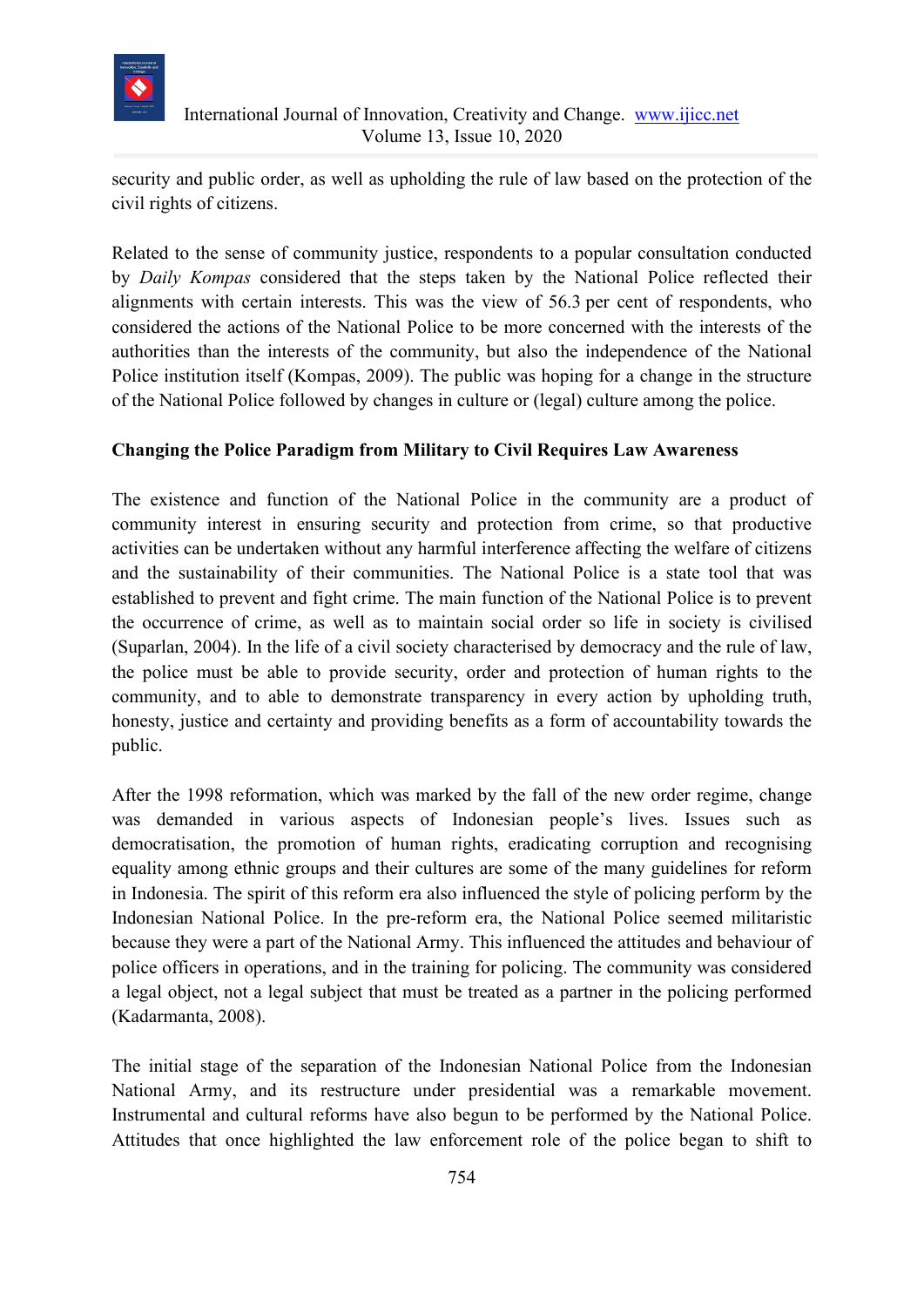

prioritising efforts to maintain security and order, service, and personal and community protection (Kadarmanta, 2008).

Given that it is undergoing a process of reform to become a democratic civilian police, the Indonesian National Police needs to adjust to the development of people's lives by changing its operational paradigm, which previously focused on reactive and conventional approaches, towards a proactive approach and obtaining public support by promoting partnerships in the context of solving social problems.

The civilian police paradigm as legal cultural reform, which is being implemented by the National Police, requires all National Police personnel to be oriented towards a service approach, respecting human rights and building harmonious cooperation with the community. The harmonious cooperation will be realised if the National Police cultural reform continues to be directed towards efforts to change the attitudes and behaviour of its members and implement new strategies that are able to build public trust in the police.

As mentioned previously, and in line with Friedman's thinking, Soerjono Soekanto in Rosana, 2014) emphasises several components as factors that influence law enforcement: the law itself, law enforcement, facilities or facilities, society and culture. Soerjono Soekanto argues for the importance of society and culture involvement. Society and culture are only a single part of the legal culture element, which has a very important influence in the operation of the legal system. Famous legal experts, such as Krabbe and Kranenburg, maintain that culture and legal awareness are the only binding source and power of law.

The problem that will emerge regarding the increase in the degree of legal culture will be challenging (Meliala, 2017). The legal awareness of a nation is sourced from individual legal feelings and beliefs, so the task of convincing the individuals that make up Indonesian society that these changes to the law are a milestone in this country will not be easy.

The legal culture is not only a monopoly of the people. It includes the role of the authorities and legislators as teachers who should deserve to be "imitated", as well as being wise and virtuous. Increasing the degree of legal culture can occur in several ways. The first is by making legal products that are in line with the people's aspirations, rather than the reverse, which makes people frustrated and miserable. These laws and regulations should come from the grassroots, not be a product of the interests of the authorities to rob the people below. The law should be a result of the embodiment of the values of society. Historical jurisprudence, represented by Friedrich Karl von Savigny, shows that law is not something that can be created arbitrarily and planned by lawmakers, but must be internal and autonomous and public.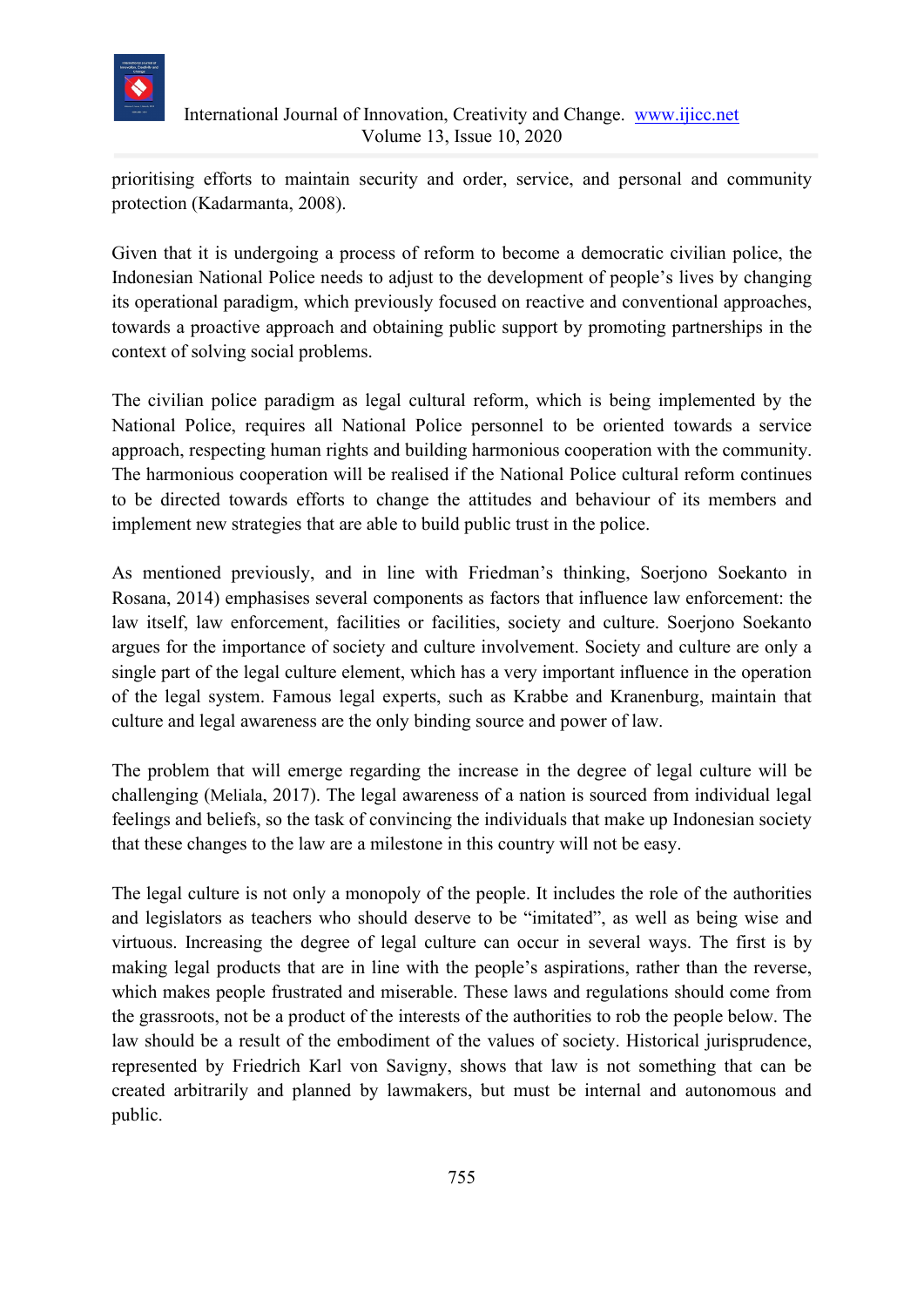

## International Journal of Innovation, Creativity and Change. [www.ijicc.net](http://www.ijicc.net/) Volume 13, Issue 10, 2020

Law is like a language: it grows and develops in a nation and becomes the common property of that nation. Therefore, law is based on the national character and spirit of the nation (*volkgeist*). It must also absorb the sociological view of law, which considers law as a manifestation of society; this means the formation of law cannot be separated from the community. Eugene Erlich argues that living law is the inner order of society (Tamanaha, 2011) and that "the center of gravity of legal development lies not in legislation, nor in juristic science, nor in judicial decisions, but in society itself" ( Antonov, 2013; Maliska, 2019).

Equally important is that the legal awareness of the community is actually in line with the legal awareness of the ruler. The people need to be taught that the law is worth enforcing, that omissions and a permissive attitude towards violating the law will not be tolerated. The law should be reliable and examples (role models) provided for law enforcement. Legal protection provides protection for human rights harmed by others and the protection is given to the community so everyone can enjoy all the rights granted by law (Erlina et al., 2019).

### **Conclusions**

Based on this description, the regulatory change regarding the position of the Indonesian National Police and its separation from the Indonesian National Army simultaneously demands a change in legal culture among the National Police and change in public legal awareness. The most important change must be away from "police as law enforcers" so they become an example for the community as the users and legal owners of this country. The paradigm shift involved in changing the culture of the National Police from military to civilian culture must be pursued by continuing to conduct internal coaching among the National Police structurally from the top down. The example must start from the National Police Chief, through to individual members of the National Police so they become an example for the community. Legal culture and public legal awareness also play an important role in maintaining the intention of the National Police to change (its paradigm). As Friedman argues, without legal culture there is no legal system – "like a dead fish in a basket or a basin instead of live fish in the high seas".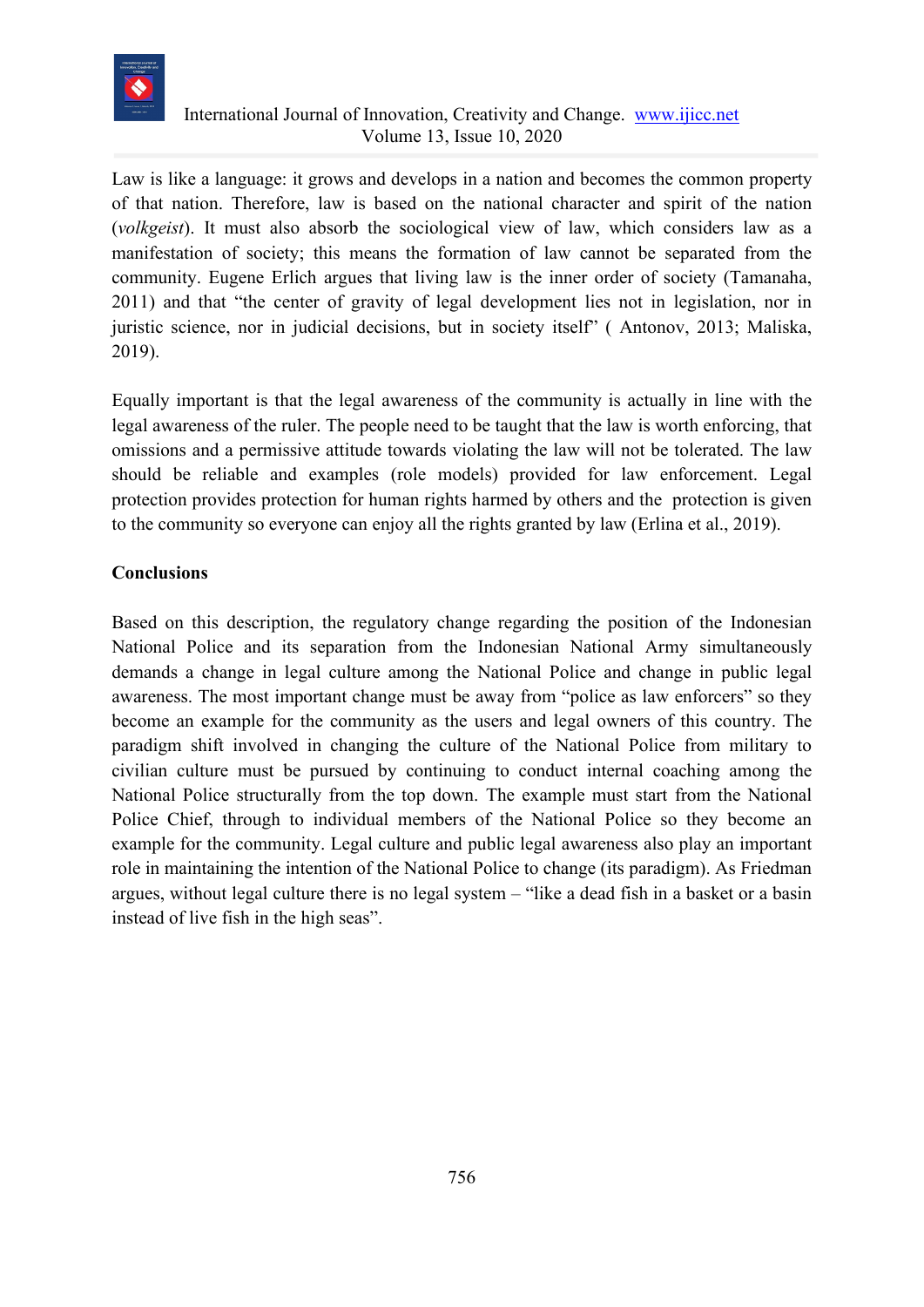

#### **REFERENCES**

- Antonov, M. (2013). Eugen ehrlich state law and law enforcement in societal systems. *Rechtstheorie*, Vol. *44, No.* 3, pp. 287–313. <https://doi.org/10.3790/rth.44.3.287>
- Cotterrell, R. (2017). The concept of legal culture. In *Comparing Legal Cultures* (pp. 13–31). Taylor and Francis.<https://doi.org/10.4324/9781315259741-9>
- Carrillo, J. (2007). Links and choices: Popular legal culture in the work of lawrence m. Friedman. *Southern California Interdisciplinary Law Journal*, Vol. *17 No.* 1, pp. 1–22. Retrieved from [http://papers.ssrn.com/sol3/papers.cfm?abstract\\_id=1139342](http://papers.ssrn.com/sol3/papers.cfm?abstract_id=1139342)
- Erlina B, Rusli, T. Jainah, J. O. Safitrid, M. Ritonga, R. (2019) Competitive enhancement efforts of domestic agribusiness with preservation of plant variations. *International Journal of Innovation, Creativity and Change*. Vol 6, *No.* 10, https://www.ijicc.net/images/vol6iss10/61004 Erlina 2019 E R.pdf
- Friedman, L. M. (2017). The concept of legal culture: A reply. In *Comparing Legal Cultures* (pp. 33–39). Taylor and Francis.<https://doi.org/10.4324/9781315259741-10>
- Friedman, L. M. (2019). *A history of American Law*. *A History of American Law*. Oxford University Press.<https://doi.org/10.1093/oso/9780190070885.001.0001>
- Friedman, L. M. and Hayden, G. M. (2017). *American law: An introduction*. *American Law: An Introduction* (pp. 1–360). Oxford University Press. <https://doi.org/10.1093/acprof:oso/9780190460587.001.0001>
- Kompas, (2009), *Profesionalitas polri di tengah membaiknya pamor*. Kompas Kolom, Vol. 2, No. 4, pp. 140-170.
- Kadarmanta, A., *Membangun Kultur Kepolisian*, PT. Forum Media Utama, Jakarta, 2008.
- Maliska, M. A. (2019). The legal sociology of Eugen Ehrlich and constitutional law: The fact of pluralism and the role of Constitution. *Archiv Fur Rechts- Und Sozialphilosophie*, Vol. *105 No.* 3, pp. 340–358. [https://doi.org/10.25162/arsp-2019-](https://doi.org/10.25162/arsp-2019-0016) [0016](https://doi.org/10.25162/arsp-2019-0016)
- Kelana, M. (2002). *Memahami undang-undang kepolisian*, PTIK Press, Jakarta.
- Zulfadli, M. Abdullah, K. and Nur, F., (2016) Penegakan hukum yang responsif dan berkeadilan sebagai instrumen perubahan sosial untuk membentuk karakter bangsa, seminar nasional pendidikan ilmu-ilmu sosial membentuk karakter bangsa dalam rangka daya saing global Fakultas Ilmu Sosial Universitas Negeri Makassar dan Himpunan Sarjana Pendidikan Ilmu-ilmu Sosial Indonesia, pp. 265-284.